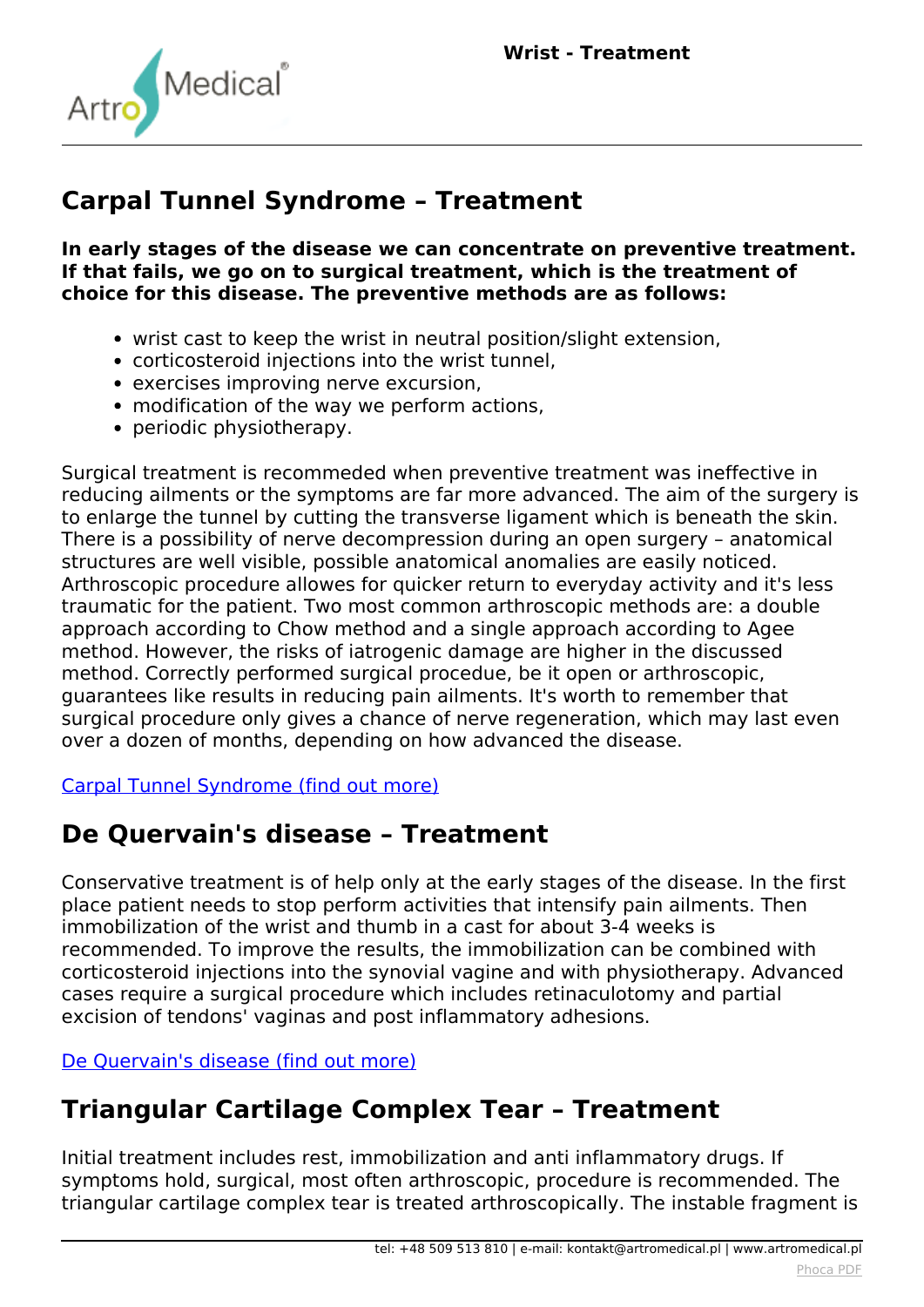

*removed, like any other articular cartilage damages. In some cases it is possible to repair the damaged cartilage.*

*[Damage, degenaration of the triangular cartilage complex \(find out more\)](index.php?option=com_content&view=article&id=141:wrist-injuries-and-chronic-ilnesses&catid=9:articles&Itemid=353#triangular)*

### **Saphenous bone fracture – Treatment**

*In the case of diagnosed or suspected saphenous bone fracture, cast immobilization of the thumb (the glove cast) is recommended for about 6-12 weeks, sometimes longer. Frequency of anatomical adhesion after conservative treatment is 60-90%. Surgical treatment of saphenous bone fractures is recommended when:*

- *dislocated fracture,*
- *multi fragmental fracture,*
- *proximal end fracture,*
- *diagnostic and treatment delay,*
- *increase of the intrasaphenous angle >35°,*
- *height-length bone ratio > 0.65,*
- *and fracture with perilunar damage occurs.*

*Surgery can be performed through either volar or dorsal approach or with a transcutaneous method. The fracture is stabilized with various kinds of implants (most frequently Herbert's screws) that guarantee proper interfragmental compression.*

*If there's no adhesion, surgical procedures that aim at re-vascularization of the damaged bone are performed. The most frequent is Zaidemberg's method, where cortico-spongious vascularized graft is harvested from the distal dorso-lateral extermity of the radial bone and implanted in the fracture.*

*In 97% of diagnosed pseudo-arthrosis cases degenerative changes appear after 5 years. Thus "safety procedures" are recommended:*

- *radialstyloid process removal,*
- *wrist denervation,*
- *saphenous bone removal and tetragonal arthrodesis (of capital, hamular, lunar and triangular bones),*
- *graft harvested from the rib cartilage,*
- *proximal wrist bone line removal,*
- *total wrist arthrodesis.*

*[Saphenous bone fracture \(find out more\)](index.php?option=com_content&view=article&id=141:wrist-injuries-and-chronic-ilnesses&catid=9:articles&Itemid=353#saphenous)*

### **Wrist and Area Fracture – Treatment**

*Adjacent joints need to be immobilized in the wrist fracture treatment. The arm is put into a cast from the wrist up to the elbow for 3-6 weeks, depending on the kind of fracture. The patient is required to use a sling to decompress the shoulder and avoid swelling.*